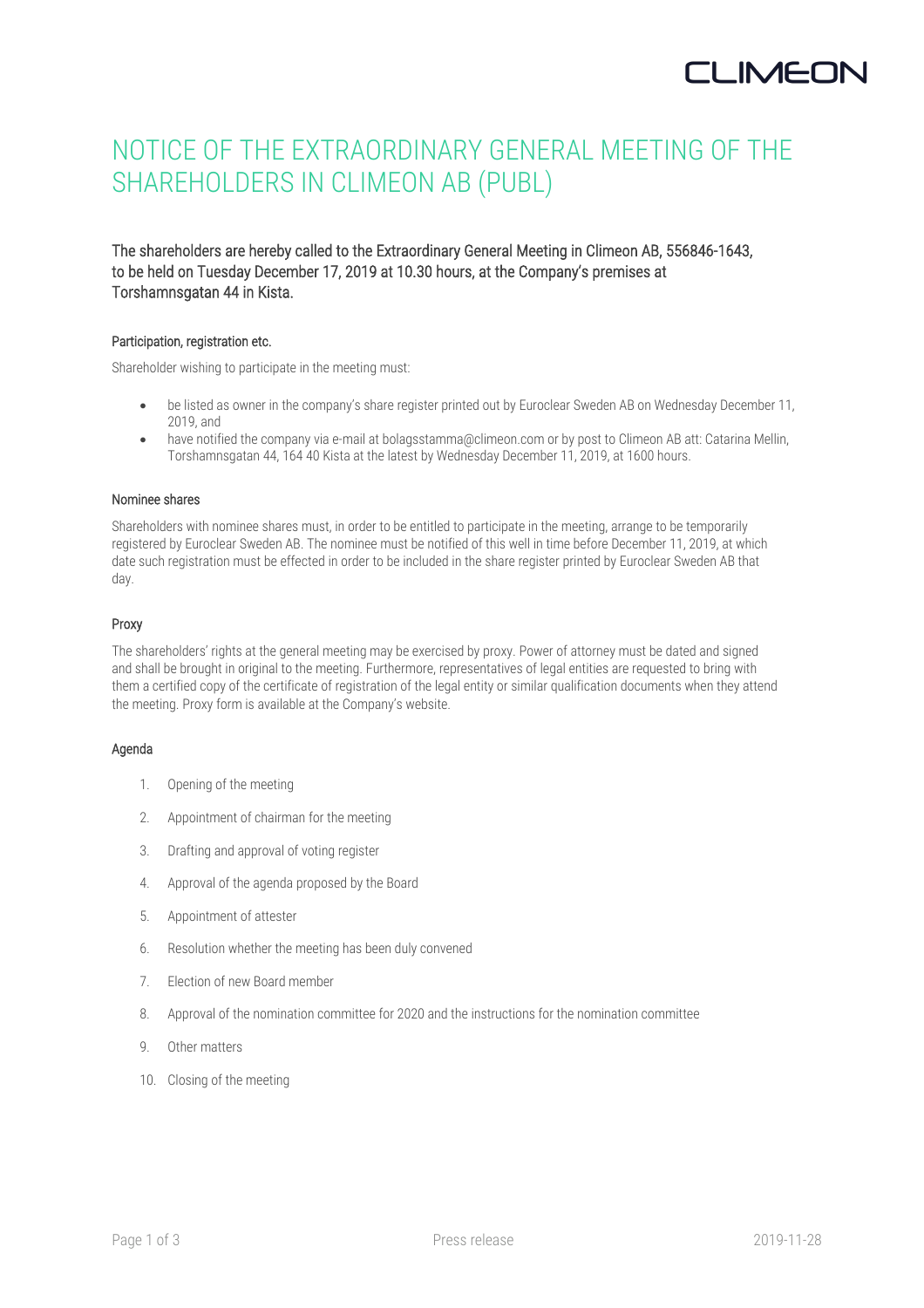# Proposal from shareholder

# *Item 7: Election of new Board member*

The company's main shareholder and CEO Thomas Öström representing 53,6% of the votes and 19,6% of the shares in the company, has as previously communicated in the company's press release proposed that Jan Svensson shall be elected as new Board member at an upcoming general meeting in the company. Jan Svensson is also suggested to be appointed as Vice Chairman of the Board.

Jan Svensson, born 1956, previously CEO and President of Investment AB Latour for 16 years, has significant experience as Board member and Chairman in listed companies. He has as per today positions as Chairman of AB Fagerhult, Troax Group AB, Alimak Group AB and Tomra Systems ASA as well as a Board member of Assa Abloy AB and Loomis AB. Further information regarding Jan Svensson will be available at the company's website.

## *Item 8: Approval of the nomination committee for 2020 and the instructions for the nomination committee*

The largest shareholders of Climeon, based on shareholdings as per 30 September 2019 in accordance with the so called Q3 model, have appointed the following representatives of the nomination committee as further stipulated in the Company's press release from 8 November 2019:

- Helen Öström, appointed by the shareholder Thomas Öström (53,6% of the votes and 19,6% of the shares)
- Anne Holm Rannaleet, appointed by Joachim Karthäuser (26,4% of the votes and 9,5% of the shares)
- Niklas Johansson, appointed by Handelsbanken Fonder (0,7% of the votes and 2,3% of the shares)
- Annelie Enquist, appointed by Skandia Sverige Hållbar (0,4% of the votes and 1,4% of the shares)
- Per Olofsson, the Chairman of the Board.

The nomination committee has appointed Anne Holm Rannaleet as the Chairman of the nomination committee.

With the above background, the proposal to the extraordinary general meeting is to approve the nomination committee's composition in accordance with the above and to approve mainly the following instructions for the nomination committee.

- The company should have a nomination committee consisting of five members. The members should be one representative of each of the four largest shareholders in the company with regard to the number of votes held, who wish to appoint such representatives, together with the Chairman of the Board of Directors (who should convene the first meeting). If a shareholder does not wish to appoint a representative, the next largest shareholder will be asked. Unless the members of the nomination committee agree otherwise, the Chairman of the nomination committee shall be the member that represents the largest shareholder with regard to the number of votes held. The mandate period for the nomination committee shall be for the period until a new nomination committee has been appointed.
- The nomination committee shall follow and fulfill the obligations stipulated in the Swedish Corporate Governance Code, which includes among all to give their proposals to the Annual General Meeting as regards the number of Board members, the composition of the Board, the Chairman of the Board, election of auditor, Board members' and auditor's fees etc.
- If, during the mandate period of the nomination committee, one or more of the shareholders having appointed a representative to the nomination committee no longer is among the four largest shareholders with regard to the number of votes held, representatives appointed by these shareholders shall resign and the shareholder or shareholders who then are among the four largest shareholders with regard to the number of votes held, may appoint their representatives. Unless there are special circumstances, no changes shall be made in the composition of the nomination committee if there are only marginal changes in the number of votes held or if the change occurs later than three months before the Annual General Meeting. A shareholder that has become one of the four largest shareholders on account of any more significant change in the number of votes held later than three months before the Annual General Meeting shall, however, be entitled to appoint a representative who shall be invited to participate in the committee's work as a co-opted member. A shareholder who has appointed a representative as member of the nomination committee has the right to dismiss such member and appoint a new representative as member of the committee. Changes in the composition of the nomination committee shall be announced as soon as they have occurred.
	- No compensation will be paid to the representatives of the nomination committee for their work, except for the representatives' direct expenses in connection with their fulfilment of their assignment. If needed, the company shall also be able to pay reasonable external costs that the nomination committee deems necessary for the committee to be able to fulfill its assignment.